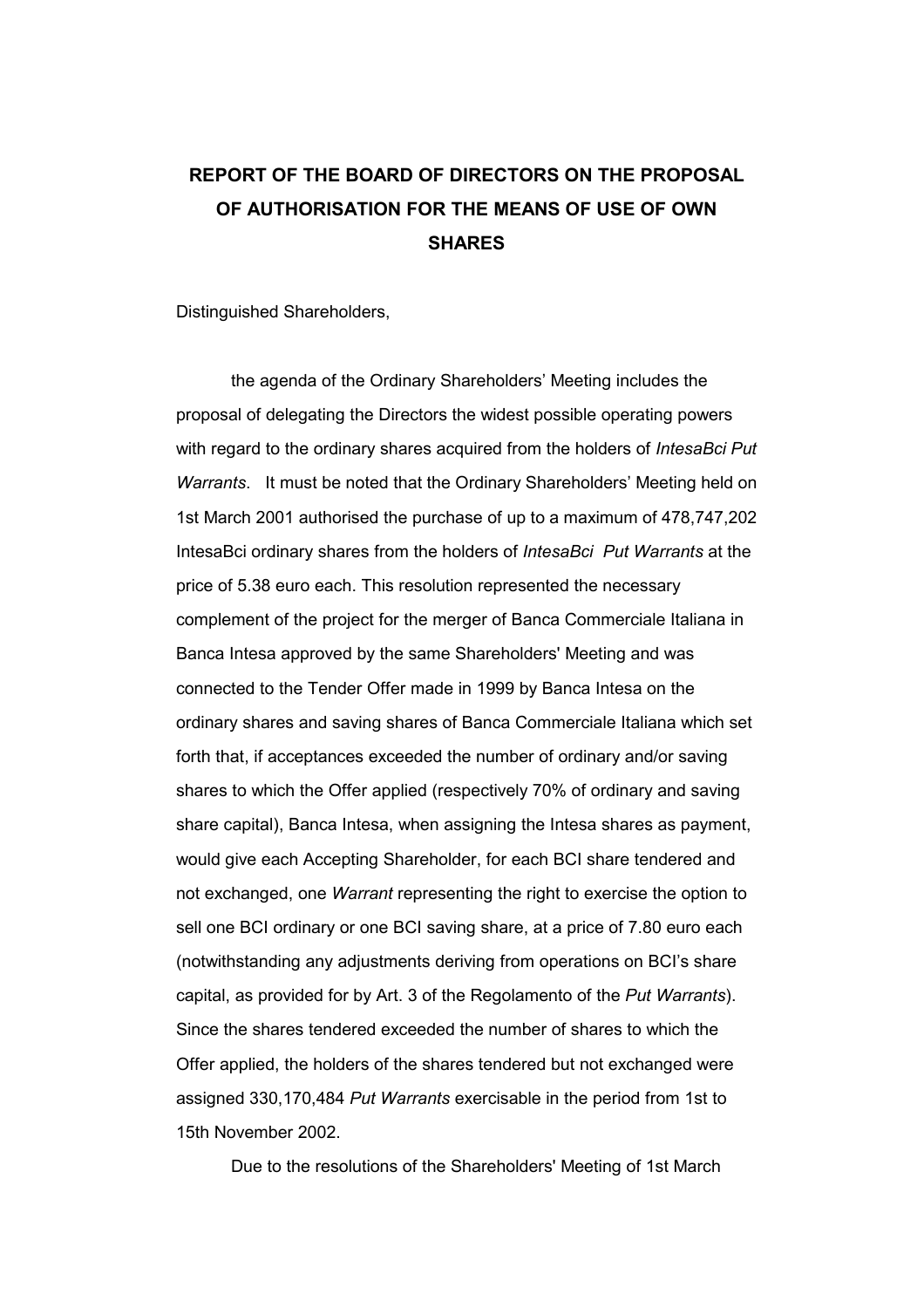2001 and the merger which was subsequently realised on the basis of the exchange ratio of 1.45 Banca Intesa ordinary share for each BCI ordinary or saving share, each *Put Warrant* at the time of exercise included the right to sell to IntesaBci 1.45 IntesaBci ordinary share at a price of 7.80 euro corresponding to a price of 5.38 euro per share - notwithstanding all the other conditions contained in the Regolamento.

The same Shareholders' Meeting authorised the sale of IntesaBci shares *ex Put Warrants* at a price no lower than purchase cost. The determination of a sale price no lower than 5.38 euro reflected stock market conditions at that time and also an increase in the Bank's share price, which at the time seemed reasonable to presume. However, the economic slowdown, the crisis which has been affecting financial markets for over a year and lower-than-forecasted results achieved by our Group, make the assumption of placing our own shares at that price no longer realistic.

 Furthermore, it must be noted that IntesaBci will buy from the holders of *Put Warrants* a number of its own shares representing approximately 8.1% of voting share capital and approximately 7.1% of share capital and therefore will hold a number of shares with a precise strategic importance in the Group's management.

 The proposal is to authorise the Board of Directors, pursuant to Art. 2357 ter of the Italian Civil Code, to dispose of IntesaBci shares with wide operating powers, so that the Board may choose the means of disposal among the numerous possibilities and to fix solely the minimum sale prices, set in any case in line with market prices and without indicating any time limits. With the prospective that, with the 2003-2005 Business Plan, which is already under implementation and in an improved market situation, satisfactory disposal prices will be realisable.

2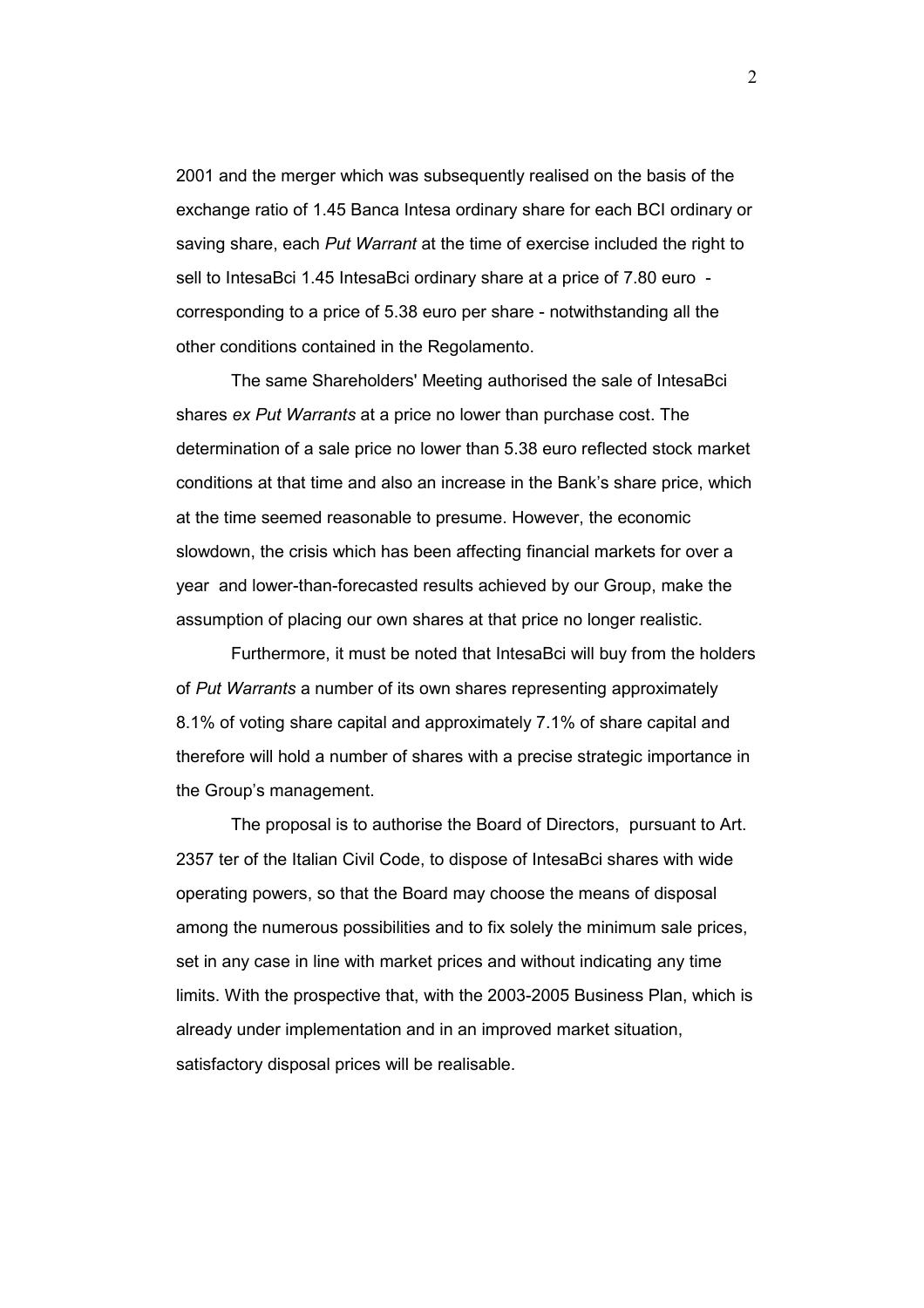The Board, therefore, deems it appropriate to propose that, also as a partial modification of the previous resolution, the sale of IntesaBci shares be authorised at a unit price no lower than the lower between (a) the average of the official prices struck by the stock in the thirty days preceding each disposal and (b) the value obtained by applying a discount no higher than 5% to the minimum price registered by the IntesaBci ordinary share on the day of each disposal or, in any case, the last price available.

\* \* \*

Therefore, pursuant to Art. 2357 of the Italian Civil Code, the Board makes the following proposals:

- 1. to revoke the resolution made by the Ordinary Shareholders' Meeting held on 1st March 2001 with regard to the means of sale of the own shares purchased following the exercise of the *IntesaBci Put Warrants*;
- 2. to authorise the Board of Directors, pursuant to Art. 2357 ter of the Italian Civil Code, to dispose of the ordinary shares purchased following the exercise of the *IntesaBci Put Warrants* at a unit price no lower than the lower between (a) the average of the official prices struck by the stock in the thirty days preceding each disposal and (b) the value obtained by applying a discount no higher than 5% to the minimum price registered by the IntesaBci ordinary share on the day of each disposal or, in any case, the last price available;
- 3. for this purpose, to authorise the Board of Directors and the Executive Committee to dispose of IntesaBci shares, without any time limits, all or in part and at one or more times, according to the technical means deemed to be the most appropriate at the time of each operation;